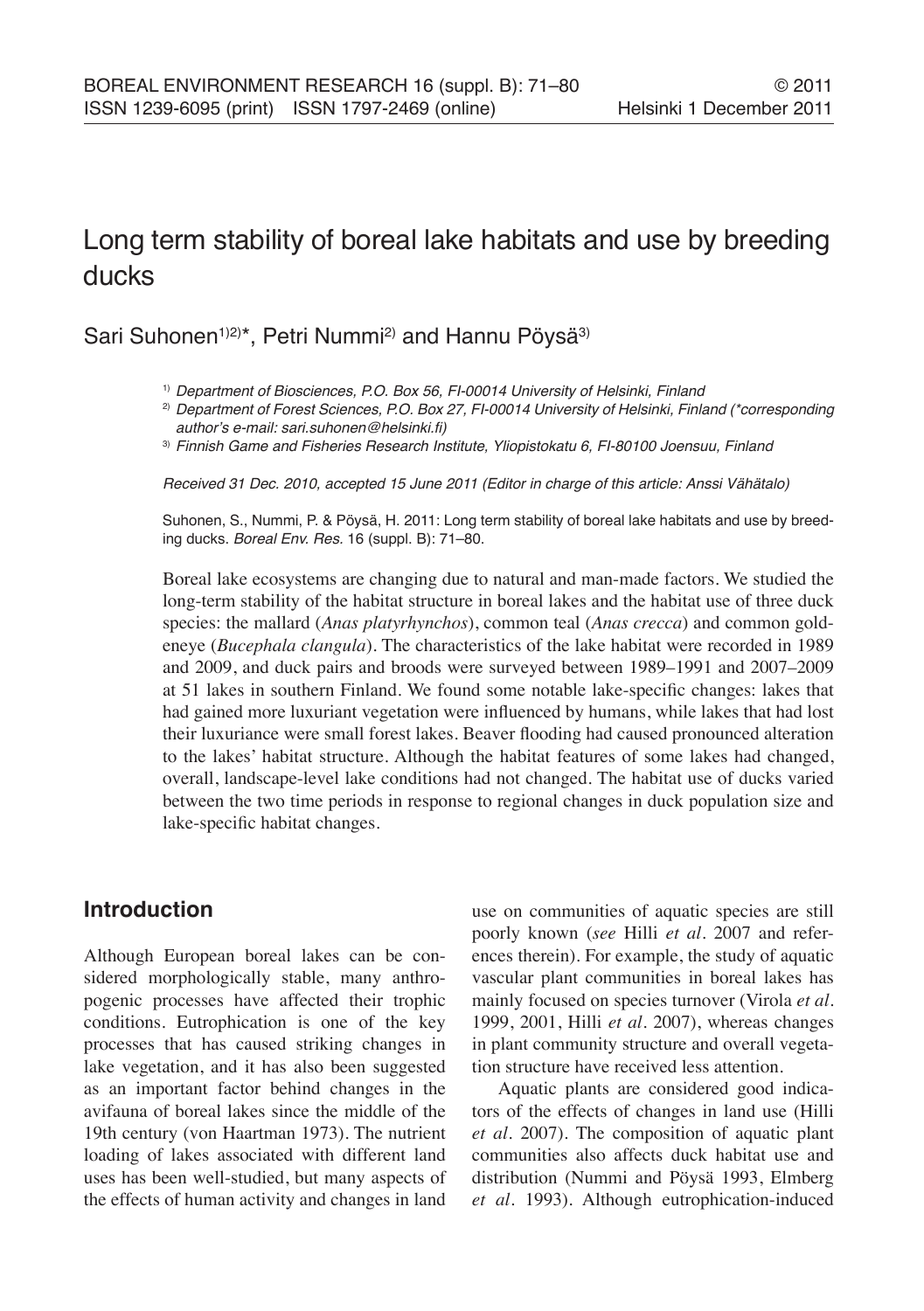alterations in aquatic vegetation are often clearly visible (e.g. previously dystrophic lakes have developed eutrophic features), and their effect on long-term changes in waterfowl communities has been recognized (e.g. Kauppinen and Väisänen 1993), studies addressing long-term quantitative changes in both vegetation structure and duck habitat distribution are lacking.

The exploitation of available habitats during the breeding season varies between duck species, and many studies also indicate that habitat requirements and distribution of ducks differ between different phases of the breeding season (Danell and Sjöberg 1978, Pehrsson 1984, Nummi and Pöysä 1993, 1995a, Paasivaara and Pöysä 2008). Consequently, possible long-term changes in habitat use and distribution should be studied separately for pairs and broods. Here we study the long-term stability of habitat structure and the habitat use of three species of duck: the mallard (*Anas platyrhynchos*), common teal (hereafter teal, *Anas crecca*) and common goldeneye (hereafter goldeneye, *Bucephala clangula*). We repeated vegetation descriptions and duck surveys with identical methods on the same lakes studied by Nummi and Pöysä (1993) 20 years ago. We address two main questions: first, whether the habitat structure of the lakes has changed in 20 years; and second, whether the habitat use of duck pairs or broods has changed in 20 years and, in particular, whether such changes could be linked to habitat changes. As habitat use and the distribution of ducks may be density dependent (Fretwell and Lucas 1970, Pöysä 2001), we also consider changes in the population size of the species between the two study periods. Luxuriant vegetation is usually linked to a higher abundance and availability of invertebrates (Voigts 1976, Nummi and Pöysä 1995b), but flooded shores can be an exception, as at the beginning of the inundation emergent vegetation on the shoreline is scarce, but invertebrates are abundant (Nummi 1989). In addition, as some duck species prefer temporally dynamic beaver-flooded ponds as their nesting and, especially, brood rearing habitat (Nummi 1992, Nummi and Pöysä 1997, Nummi and Hahtola 2008), we also accounted for the effects of beaver activity when evaluating changes in habitat structure and duck habitat use.

# **Material and methods**

#### **Study area**

The work was conducted in a forested watershed area in Häme, southern Finland (61°12´N, 25°07´E). The area mainly consisted of stateowned hiking land, of which about 10% was lakes and bogs, with the remaining landscape consisting mostly forest. The watershed encompassed 39 km2 and consisted of 51 lakes and ponds that varied in size (0.1–49.5 ha) and had a total shoreline length of 49.9 km. Every body of water held water for the whole summer and all froze in winter. The forests in the area were typical boreal coniferous forests in commercial use. Forestry was the main human activity in the area. Human settlements were scarce and agriculture was concentrated in small areas of one corner of the study area. The largest human settlement was in the southern part of the area, where the HAMK (University of Applied Sciences) Evo campus (with ca. 300 students) is found, surrounded by three relatively large lakes. The Game and Fisheries Research Station is also situated in the area, and some of the lakes got their water from the station research ponds. For research purposes, one lake in the area had been treated with lime (Rask *et al*. 1996).

#### **Habitat measurements**

The habitat measurements included vegetation descriptions and information about the lake structure. The vegetation descriptions were made in July 1989 and 2009. Observer effects were minimal because the same person (PN) supervised and took part both in the vegetation sampling and the duck surveys in both periods.

Shoreline vegetation was described using six vegetation types: (1) forest and bog (i.e. dwarf shrubs or *Sphagnum* formed the shoreline by the lake edge, and there was no emergent vegetation in the water), (2) *Phragmites* on land, (3) *Carex* on land, as well as emergent vegetation in the water (4) *Phragmites*, (5) *Carex,* and (6) *Equisetum*/*Typha*. *Equisetum* and *Typha* shores were combined because they occur in limited shore sections and often together. The width of vegeta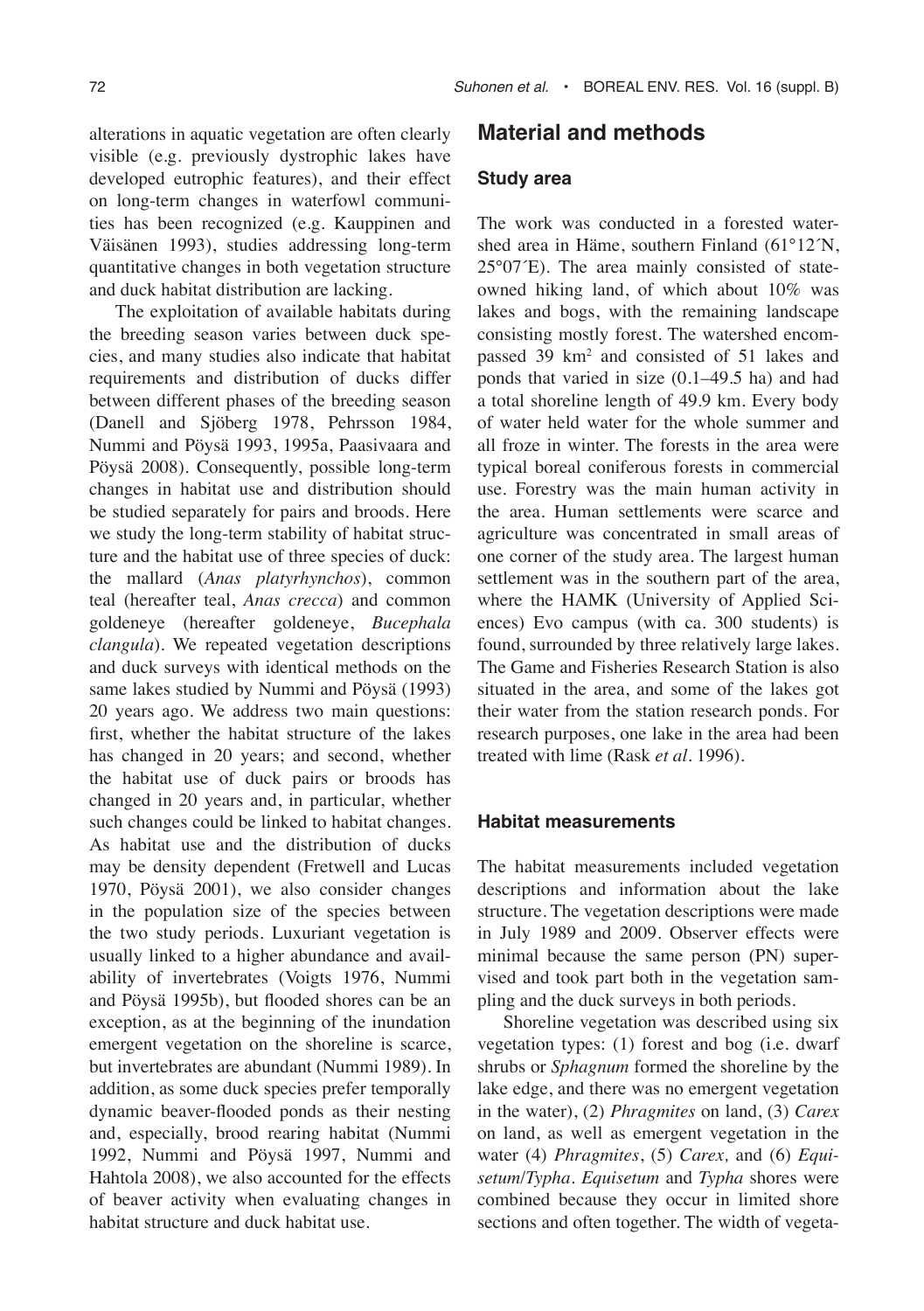tion in the water assigned to four classes: (1) 0–1 m, (2) 1–5 m, (3) 5–10 and (4) > 10 m. Similarly, the height of vegetation in the water was also assigned to four classes:  $(1)$  0–25 cm,  $(2)$  25–50 cm, (3) 50–100 cm and (4) > 100 cm. These vegetation types, including width and height classes, were marked on a field map of each lake, and the percentages for the types were calculated from the map data. The coverage of floating leaf vegetation in the lakes was estimated in three classes: (1)  $1\% - 5\%$ , (2)  $5\% - 15\%$  and (3) > 15%. Water depth was measured at a distance of 0.5 m from the shoreline at 5–10 random locations at each lake, with more measurements taken on larger lakes. The lakes were placed in three classes according to their mean depth:  $(1)$  0–50 cm,  $(2)$ 50–100 cm and  $(3) > 100$  cm. The depth measurements were recorded at all the lakes in 1989 and were repeated in 2009 only on lakes where flooding conditions caused by beaver activity had changed since 1989, as this could have had a dramatic effect on their depth (Nummi and Hahtola 2008). Thus, for most lakes, we assumed that water depth had changed relatively little over time. The lakes were also placed into four classes according to size:  $(1) < 0.5$  ha,  $(2) 0.5-2$ ha, (3) 2–10 ha and (4) > 10 ha. The same classifications were used in both years.

# **Duck data**

The duck data were collected during the breeding seasons in 1989–1991 and 2007–2009; three successive years were included for both periods to increase the sample size and minimize random variation. Nummi and Pöysä (1993) found that changes in habitat structure were negligible during 1989–1991, the three successive years studied by them, so it was possible to use the habitat data from one year to study duck habitat association with duck data from three successive years. The number of breeding pairs on each lake was estimated on the basis of one pair survey conducted in May of each year. The brood data were gathered with two brood surveys at the beginning of June and July of each year; two additional brood surveys were conducted in late June and July for the years 1990, 1991, 2007 and 2008. Each pair and brood survey included a point survey and

a subsequent round survey in which lakes were circled by foot or by boat; both methods (i.e. the point survey and round survey) are standard duck survey methods in Finland (explained in Koskimies and Väisänen 1991). The age class of each brood was determined using the classification developed by Pirkola and Högmander (1974). Each brood observation was taken into account in order to get a complete picture of habitat use.

# **Statistical analyses**

The 17 habitat variables (Appendix) were analyzed with a principal component analysis (PCA, *see* e.g. Pimental 1979, Gauch 1982), as in Nummi and Pöysä (1993). The PCA was performed upon the correlation matrix. The data from both years (i.e. 1989 and 2009) for all the lakes were included in the same analysis to make the results from both periods comparable for a given lake (*see* also Pöysä 2001). The PCA gave each lake two score values on each component, with the difference between the two lake-specific score values on a given component axis implying change in habitat structure according to that component. The first component explained 23% of the total variation in the habitat data. Score values on the first component are organized in a biologically meaningful gradient. At the positive end, there are large lakes with shallow shores and luxuriant, wide, high vegetation in the water and at the negative end there are small lakes with deep shores and sparse, narrow, and low vegetation (for further details *see* Nummi and Pöysä 1993). Consequently, as in Nummi and Pöysä (1993) and Pöysä (2001), we used the first component as a habitat luxuriance gradient.

We used the lake-specific score values on the habitat luxuriance gradient for two purposes. First, we tracked changes in lake luxuriance and used a paired *t*-test to see if the score values for the two years differed. This test was first applied to all the lakes and afterwards to those lakes which did not show a beaver effect during the research years or the preceding year (e.g. 1988 or 2008) to ensure that the beaver dynamic did not affect the results. Second, for both years we divided the habitat luxuriance gradient into three sections of equal length giving us three habitat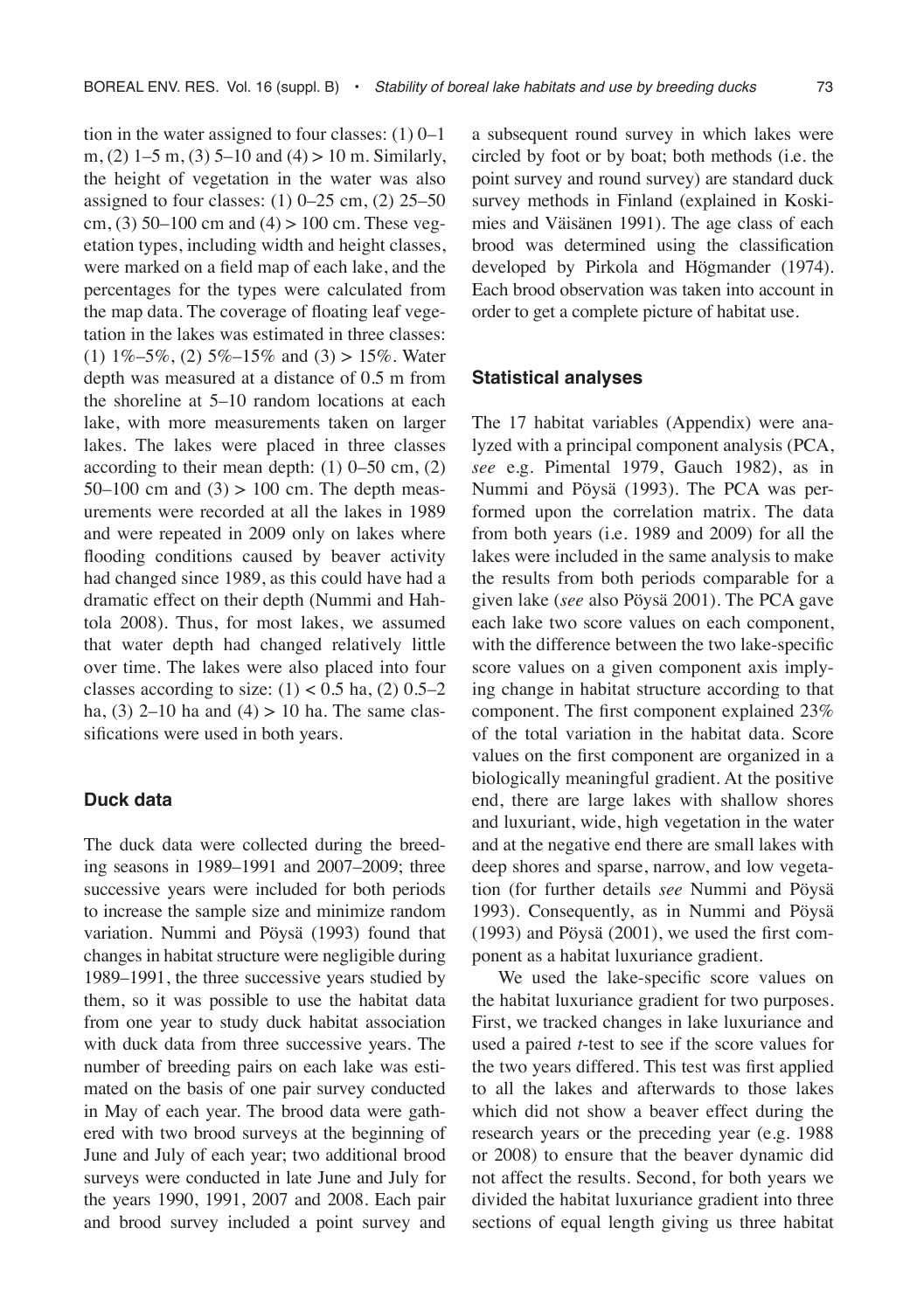classes (Nummi and Pöysä 1993). This was done in order to check if something had happened in a certain part of the habitat gradient. Lakes at the positive end of the habitat gradient belong to the most luxuriant class, those at the negative end belong to the least luxuriant class; and those in the middle are classed as average. Shoreline length can differ between classes and years. We used the Mann-Whitney *U*-test to test whether the score values for classes or sizes of lakes differed between the years.

The duck data were used in two ways, following, in detail, the approach used in Nummi and Pöysä (1993). First, we used lake-specific presence/absence data for pairs and broods over all three years together with lake-specific habitat luxuriance scores. This produced cumulative data from inhabited lakes over three years, in which one lake could be taken into account three times. To investigate possible changes in duck habitat use between the two study periods, median pair and brood habitat scores between the study periods were compared using the Mann-Whitney *U*-test. Second, using the three habitat classes we compared habitat distribution of pairs and broods between the two study periods. Each of the three habitat classes covered a certain proportion of the total shoreline in the study area. Assuming that the ducks were evenly distributed across the whole study area, these shoreline proportions also indicate expected use of the habitat classes. The duck observations from the lakes for three years were pooled within each habitat class. Therefore, not only the occurrence, but also the number of individuals and broods, of each duck species in each lake was taken into account. The *G*-test was used to see whether the distribution of ducks followed the shoreline proportions of the classes. William's correction was used for teal broods because of small sample size  $(n = 13)$ .

# **Results**

#### **Habitat structure**

There was no difference in the lake-specific habitat score values between 1989 and 2009  $(1989: n = 51, \text{ mean} = 0, SD = 1.05; 2009: n = 1.05;$ 51, mean = 0, SD = 0.95; two-tailed  $t_{50} = 0.05$ ,  $p = 0.96$ . The result was the same when beaver ponds were excluded (1989:  $n = 38$ , mean =  $-0.14$ , SD = 0.95; 2009:  $n = 38$ , mean =  $-0.15$ ,  $SD = 0.98$ ; two-tailed  $t_{37} = -0.15$ ,  $p = 0.88$ ). These findings suggest that, at the landscape level, there had been no general unidirectional change in the habitat structure of the lakes.

However, some lakes had undergone large changes over the 20 years, and these changes had been in both directions. No *a priori* threshold exists for distinguishing large changes from negligible changes, so we used the median change of beaver ponds (0.51); 24 out of 51 lakes had changed more than this threshold (Table 1). These lakes can be divided into three classes: beaverflooded ponds, human-affected lakes and relatively small forest lakes. Among these lakes, natural habitat structure varied widely, as did changes in vegetation. Of the 12 beaver-flooded ponds, 11 were more luxuriant during the flooded year. In beaver ponds that had changed more than the median threshold, the amount of shoreline with *Carex* and *Phragmites* vegetation in the water tended to increase during flooding, and the width of vegetation in the water also increased. Humanaffected lakes had become more luxuriant. Two out of three large lakes around the Evo campus had become more luxuriant, as had the lakes downstream of the Game and Fisheries Research Station and the lake treated with lime. The common feature shared by these lakes was their large area. In 2009, the lakes had less shoreline where forest or bog vegetation reached the water's edge, and where there was no emergent vegetation in the water, than was the case in 1989. They also tended to have more shoreline where the shore vegetation consisted of *Carex*, *Phragmites* and *Equisetum*/*Typha* vegetation in the water than was the case in 1989. The width of emergent vegetation in the water had also increased. In contrast, the habitat score values of many small forest lakes had decreased during the 20-year study period. The smaller score values are a result of a decrease in the proportion of *Carex* vegetation in the water, a decrease in floating leaf vegetation, and also a decrease in width of the emergent vegetation in the water. In total, the score values of the larger lakes had shifted in a positive direction on the habitat luxuriance gradient (i.e. they had become more luxuriant), while those of small forest lakes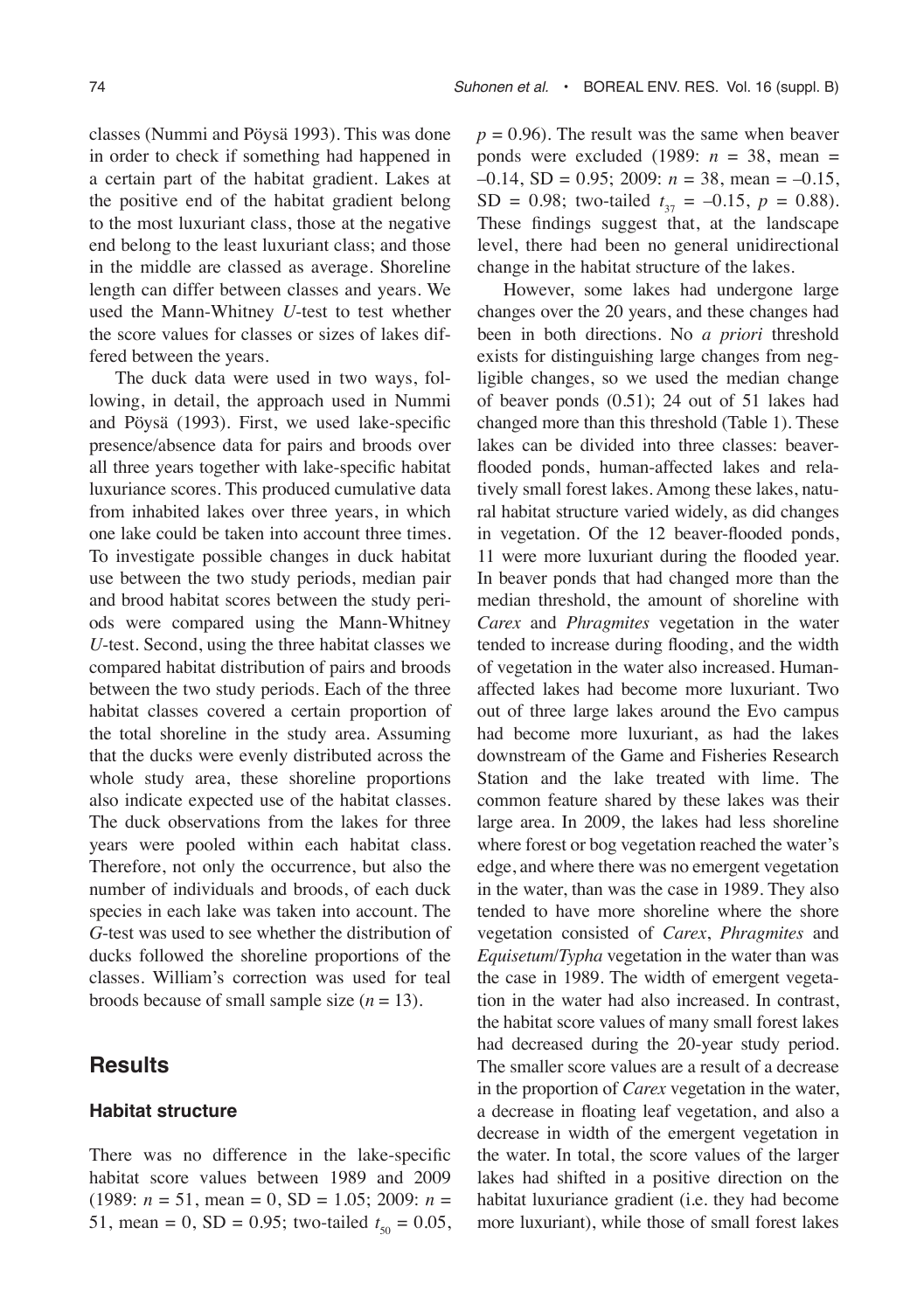had shifted in a negative direction (i.e. they had become less luxuriant).

When we tested whether there had been changes in the three habitat classes between 1989 and 2009, we did not find any significant changes in the score values of the lakes (in all cases  $p > 0.05$ . The amount of shoreline in the three classes was also rather similar in 1989 and 2009 (Fig. 1), and there were no significant changes in the average size of the lakes in the three classes (in all cases  $p > 0.05$ ), even though the mean size of the lakes in the luxuriant class had almost doubled (1989: 12.4 ha and 2009: 21.8 ha).

## **Distribution of ducks on the habitat structure gradient**

The number of lakes used by pairs of ducks (indicated by sample sizes in Table 2) reflected the number of pairs of each species (indicated by sample sizes in Fig 1) in each of the two study periods; i.e. the number of lakes used increased when population size increased. Nevertheless, there was no connection between the number of used lakes and their average habitat score values; the ducks did not systematically use less luxuriant lakes more when their population increased, or vice versa (*see* Table 2). The habitat distribution of mallard and teal pairs had not changed between the two study periods, whereas goldeneye pairs made greater use of low productivity lakes in 2009, when compared with 1989 (Table 2).

Similarly the number of lakes used reflected the total number of broods (as with pairs above, compare sample sizes in Table 2 and Fig. 1), but again this was not associated with the average habitat score values (Table 2). As with pairs, there was no change in the habitat distribution of mallard and teal broods between 1989 and 2009, but goldeneye broods had shifted towards using less luxuriant lakes (Table 2).

**Table. 1**. The lakes with the largest changes in habitat score values between 1989–2009 in a descending order. The threshold value for large-scale change is considered to be median change in beaver pond values (0.51). The lakes are classified in three categories with similar lake type/affecting factors. For beaver ponds the year of flooding is also given.

| Lake                    | Score values     |           | Change  | Lake type/       |  |
|-------------------------|------------------|-----------|---------|------------------|--|
|                         | <b>Year 1989</b> | Year 2009 |         | affecting factor |  |
| Kärppijärvi             | $-1.12$          | 1.03      | 2.15    | Beaver 2009      |  |
| Alinen rautjärvi        | 0.60             | 1.42      | 0.82    | Human affected   |  |
| Pitkänniemenjärvi       | $-0.63$          | 0.17      | 0.80    | Human affected   |  |
| Majajärvi               | 0.07             | 0.80      | 0.73    | Forest lake      |  |
| Tervajärvi              | $-1.20$          | $-0.50$   | 0.70    | Beaver 2009      |  |
| Pitkännimenjärven lammi | $-0.79$          | $-0.10$   | 0.68    | Human affected   |  |
| Keskinen Rautjärvi      | 0.91             | 1.51      | 0.60    | Human affected   |  |
| Valkjärven rimpi        | $-1.85$          | $-1.25$   | 0.60    | Human affected?  |  |
| Syrjänalusen rimpi      | 0.52             | 1.08      | 0.56    | Forest pond      |  |
| Iso Valkjärvi           | $-1.45$          | $-0.94$   | 0.51    | Human affected   |  |
| Vähä Vehkajärvi         | 1.75             | 1.24      | $-0.51$ | Beaver 1989      |  |
| Hautjärvi               | 1.08             | 0.57      | $-0.52$ | Forest lake      |  |
| Iso Ruuhijärvi          | 0.44             | $-0.08$   | $-0.52$ | Beaver 1989      |  |
| Lapinjärvi              | 0.40             | $-0.15$   | $-0.55$ | Forest lake      |  |
| Alinen Mustajärvi       | $-0.61$          | $-1.19$   | $-0.58$ | Forest lake      |  |
| Keskinen Mustajärvi     | 0.56             | $-0.05$   | $-0.61$ | Forest lake      |  |
| Karvalammi              | 0.60             | $-0.02$   | $-0.62$ | Forest lake      |  |
| Tekumi                  | 1.30             | 0.65      | $-0.66$ | Beaver 1989      |  |
| Vähä Ruuhijärvi         | 0.58             | $-0.08$   | $-0.66$ | Forest lake      |  |
| Häntjärvi               | 0.56             | $-0.18$   | $-0.74$ | Beaver 1989      |  |
| Viitajärvi              | 0.21             | $-0.58$   | $-0.79$ | Forest lake      |  |
| Ylinen Mustajärvi       | 0.65             | $-0.25$   | $-0.90$ | Forest lake      |  |
| Tohijärvi               | 1.83             | 0.92      | $-0.91$ | Beaver 1989      |  |
| Likojärvi               | 1.46             | 0.31      | $-1.15$ | Forest lake      |  |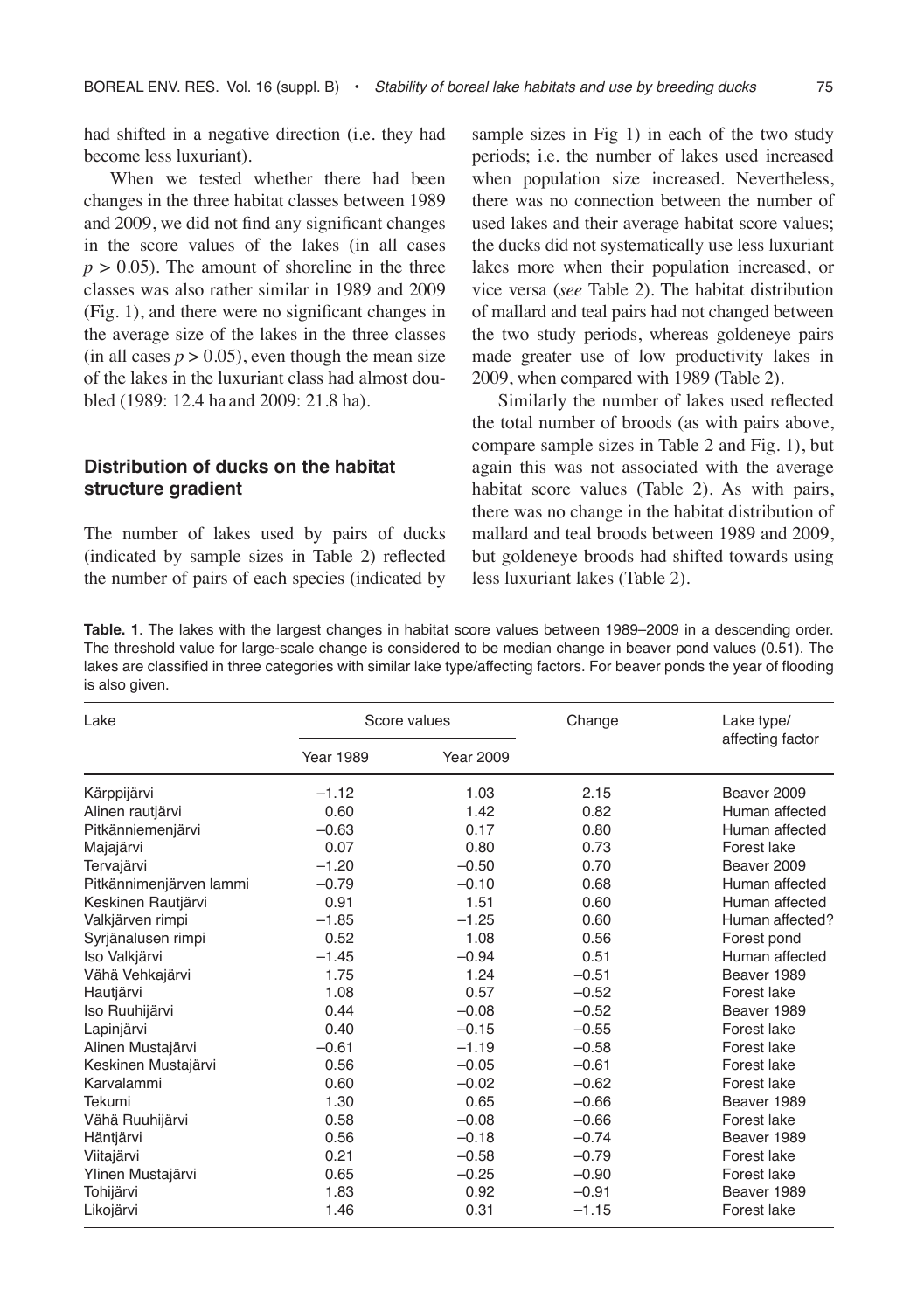

**Fig. 1**. Use of the three habitat classes by mallard, teal and goldeneye pairs and broods. The bars represent observed habitat use and the lines represent expected use of each habitat class (i.e. the proportion of shoreline of the lakes within a given habitat class of the total shore line of all lakes).  $n =$  the total number of pairs and broods in the study periods. The asterisks indicate that observed habitat use differs significantly ( $p < 0.05$ ) from expected habitat use (see text).

## **Use of habitat classes**

There was no systematic change in the use of the three habitat classes by the duck species between the two study periods, other than that the use of the most luxuriant habitat class had tended to

decrease from 1989 to 2009 for both pairs and broods of all species; the variation, however, was large (Fig. 1).

The number of pairs and broods of mallard was very similar in both study periods, as were the patterns of habitat use. For mallard pairs,

**Table 2**. The median habitat score values of lakes used by mallard, teal and goldeneye pairs and broods in 1989– 1991 and 2007–2009. Mann-Whitney U-test is two-tailed.  $n =$  the cumulative number of lakes used during the three years. The asterisks indicate significant differences.

|                      | Period    | $\mathsf{n}$ | Median  | Mann-Whitney U | р       |
|----------------------|-----------|--------------|---------|----------------|---------|
| <b>Mallard pairs</b> | 1989-1991 | 55           | 0.44    | 1518           | 0.66    |
|                      | 2007-2009 | 58           | 0.49    |                |         |
| Teal pairs           | 1989-1991 | 53           | 0.07    | 734            | 0.42    |
|                      | 2007-2009 | 31           | 0.34    |                |         |
| Goldeneye pairs      | 1989-1991 | 38           | 0.58    | 764            | $0.02*$ |
|                      | 2007-2009 | 57           | $-0.15$ |                |         |
| Mallard broods       | 1989-1991 | 14           | 0.90    | 166            | 0.65    |
|                      | 2007-2009 | 26           | 0.75    |                |         |
| Teal broods          | 1989-1991 | 24           | 0.58    | 67             | 0.10    |
|                      | 2007-2009 | 9            | $-0.50$ |                |         |
| Goldeneye broods     | 1989-1991 | 30           | 0.60    | 274            | $0.02*$ |
|                      | 2007-2009 | 28           | $-0.11$ |                |         |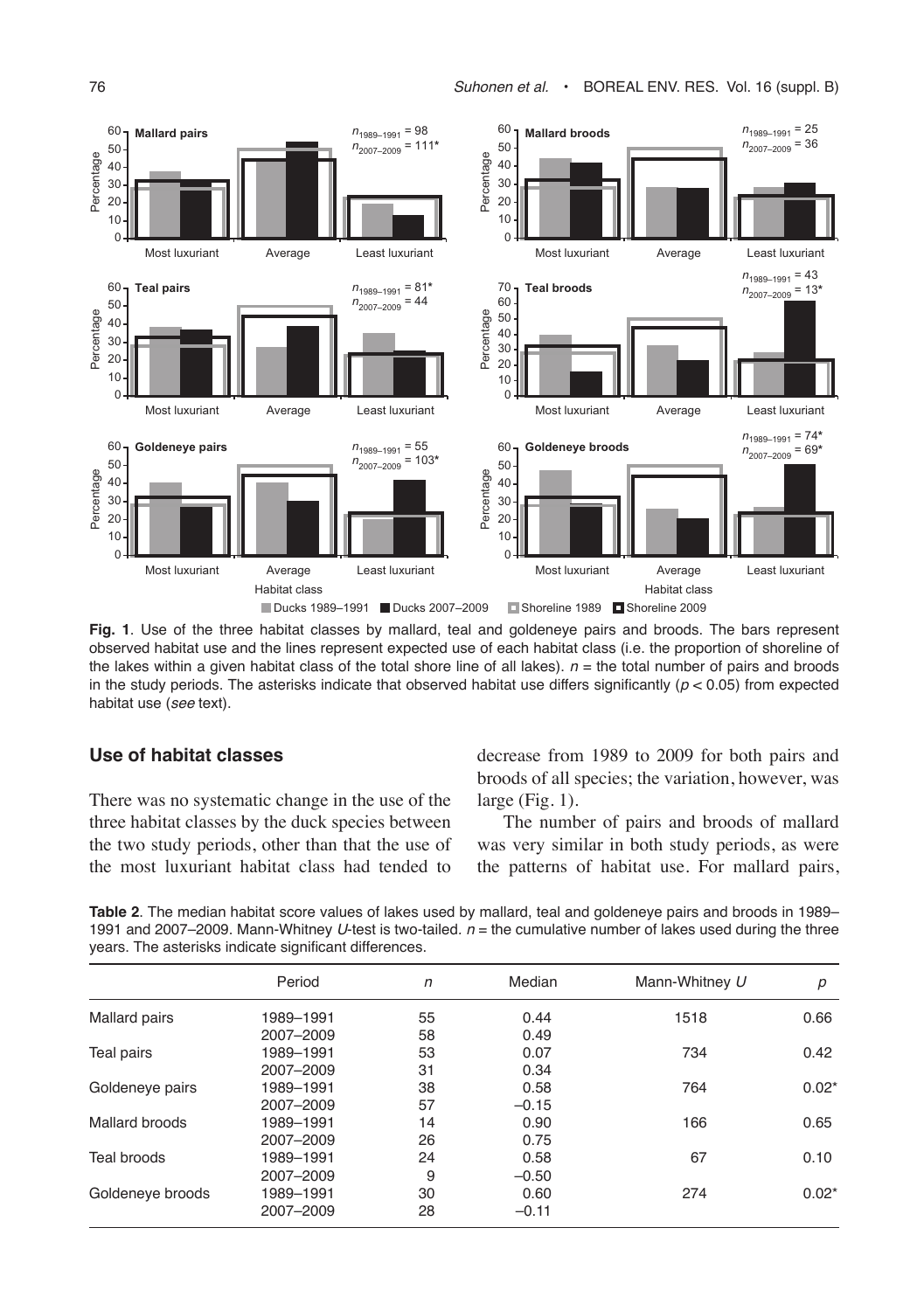the use of the three habitat classes differed from expected use in the second period  $(n = 111,$  twotailed  $G = 8.93$ ,  $p = 0.01$ ; Fig. 1). The size of the teal population collapsed in the second study period. The habitat use of teal pairs showed the same pattern as that of mallard pairs, but it differed from expected use in the first period (*n* = 81, two-tailed  $G = 17.62$ ,  $p = 0.0001$ ; Fig. 1). Teal broods used less luxuriant lakes more than expected in the second period ( $n = 13$ , two-tailed  $G = 8.18, p = 0.02$ ; Fig. 1). The number of goldeneye pairs almost doubled in the second study period, but the number of broods did not change. Nevertheless, both pairs and broods used less luxuriant lakes more than expected in the second period. In particular, the habitat use of goldeneye broods differed between the study periods: in the first period they preferred the most luxuriant habitat class, whereas, in the second period, the least luxuriant habitat class was preferred (1989– 1991: broods;  $n = 74$ , two-tailed  $G = 19.53$ ,  $p <$ 0.0001; 2007–2009: pairs: *n* = 103, two-tailed  $G = 17.84, p = 0.0001$ ; broods:  $n = 69$ , two-tailed *G* = 27.93, *p* < 0.0001; Fig. 1).

# **Discussion**

#### **Habitat change**

The habitat structure of the lakes at the landscape level had not changed systematically between 1989 and 2009. A closer examination, however, revealed some notable changes in individual lakes. The beaver effect was strong in some lakes. The effect was not systematic, but it was dynamic both spatially and temporally. We also found systematic changes operating in opposite directions. Similarly, Hilli *et al*. (2007) found that changes in land use could have both a negative or positive effect on diversity and the abundance of aquatic plants. In our study, the lakes that had become more luxuriant were near human settlements or were influenced by humans in other ways (e.g. treated with lime). It seems that human settlements increase diffuse nutrient loading (Meriläinen *et al*. 2000) and affect lakes locally. These lakes also tend to be the largest lakes in the area.

The lakes that had lost their luxuriance in terms of habitat structure were usually small

lakes surrounded by forest. This may be a normal succession, but we do not know the factors driving the changes. In the study area used by Hilli *et al*. (2007), all the small lakes lost water and their area diminished, and the authors suggested that this led to the disappearance of some aquatic vascular plant species. Unfortunately, we do not have data on water levels, but most of the forest lakes in our study had stable habitat score values. Only one forest lake and one shallow pond had become more luxuriant without the influence of man or beavers. We did not study changes in land use within the study area. Hilli *et al*. (2007) found that the effect of land use on the turnover of aquatic vascular plant species is weak at distances more than 100 m from a lake. Within our study area, coniferous forest dominated the surroundings of the lakes, and the main type of land use was forestry. Forestry, which is an important type of land use in Finland, may change the trophic status of lakes and so influence the biota (Winkler *et al*. 2009); however, its implications are poorly known. Even though we did not specifically study the impact of forestry, our results suggest that it had not caused habitat changes in the lakes, at least not during the 20-year study-period. On the other hand, if the impact of forestry on water quality is only short term (Winkler *et al*. 2009), we may not have detected its effect on habitat in the time scale of the present study. In general, the forest lakes in our study area had a stable habitat structure; if some directional changes had taken place, it was that the lakes may have become slightly less luxuriant.

In conclusion, for the area as a whole, the mean and deviation for the lake-specific habitat scores remained about the same between 1989 and 2009. However, some changes in both directions had occurred, and it is possible that this deviation will increase in the future because some lakes had lost their luxuriance and others, especially the largest ones, had become more luxuriant.

#### **Habitat use**

Because the habitat structure of the lakes proved to be stable at the landscape level, we did not expect drastic changes in the habitat distribution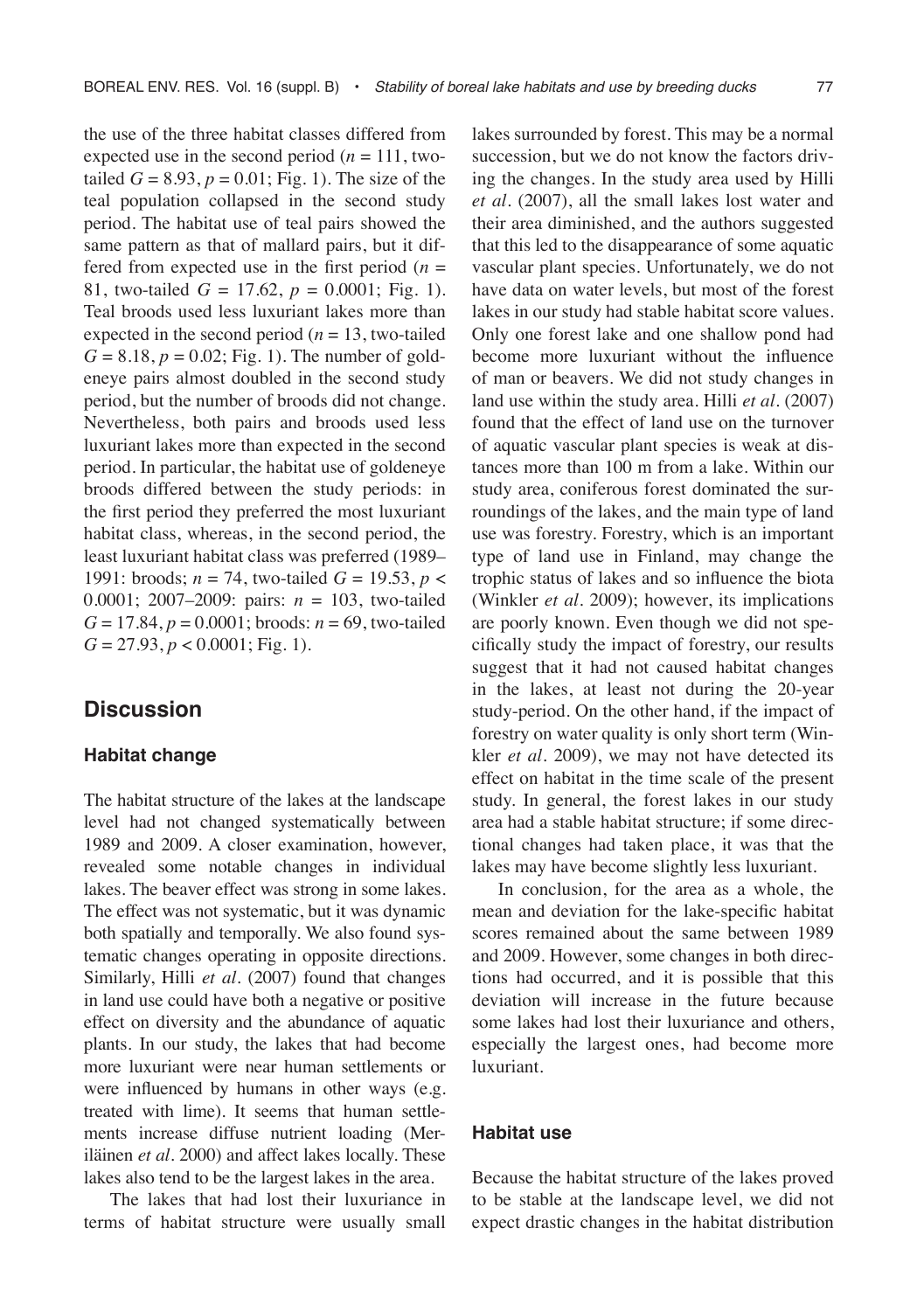of ducks. On the other hand, when changes in habitat distribution were observed, some other factors, such as changes in population size or local lake-specific changes in habitat structure, may have been involved. Of the three species studied, the habitat use and population size of the mallard remained unchanged between the two study periods. In contrast, the other two species, teal and goldeneye, showed clear changes in both habitat use and population size.

The habitat use of teal broods had shifted in a less luxuriant direction, and they used the least luxuriant class of lakes clearly more than expected in 2007–2009. The number of teal pairs and broods had decreased dramatically from the first period to the second, and annual numbers of teal have recently been very low. This meant that even one pair or brood had a large impact on the results, but it also meant that teal could quite freely choose their lakes. Both teal pairs and broods prefer beaver-flooded lakes and ponds (Nummi and Pöysä 1995a, 1997, Nummi and Hahtola 2008), and they also thrive in small wetlands (Nummi and Pöysä 1995b). In the second period of the present study, the majority of teal broods were seen in a single beaver pond (Huhmari). Because the success of teal broods was found to be better in beaver ponds than in the other bodies of water in the study area (Nummi and Hahtola 2008), we can assume that the habitat distribution of teal broods reflects ideal free habitat selection (*see* Fretwell and Lucas 1970, Pöysä 2001).

The lakes occupied by goldeneye pairs and broods were less luxuriant in 2007–2009 than in 1989–1991. The same pattern was seen in the use of habitat classes: in 1989–1991 goldeneye pairs and broods used the luxuriant class more than expected, whereas in 2007–2009 the use of the luxuriant class dropped to just below the expected level, and the use of the least luxuriant class increased to above the expected level. Although, goldeneye seems to favor luxuriant lakes, other factors also determine their habitat distribution. Based on our original data (Suhonen 2011) it seems that goldeneye prefers beaver ponds irrespective of their luxuriance, and this may explain the goldeneye's increased use of the least luxuriant class in 2007–2009. In 1989–1991, most of the flooded ponds were

in the luxuriant class, but in 2007–2009 the proportion of flooded ponds in the average and least luxuriant classes was higher. The actual number of flooded ponds dropped slightly in the second study period. In particular, one beaver pond (Huhmari) in the least luxuriant class in 2007–2009 was actively used by goldeneye pairs and broods. As the goldeneye is a territorial species (Eadie *et al*. 1995, Ruusila and Pöysä 1998), it seems odd that goldeneye densities in small beaver ponds can become so high. One possibility is that because of the rich structure of beaver ponds (i.e. rich vegetation, plenty of dead trees and bushes, small islands) ducks can more easily avoid visual contact, and therefore densities can rise.

As indicated by the total number of pairs in the two study periods (*see* Fig. 1), the goldeneye population had grown during the 20-years study period. Due to territoriality, goldeneye pairs had been forced to spread to unoccupied lakes. Here it should be noted that all the lakes included in the present study had nest boxes for goldeneyes (*see* Paasivaara and Pöysä 2008). In the second study period, there were just seven lakes in the luxuriant class, but the two other classes had about 20 lakes each. Hence, the two less luxuriant classes had more potential territories, and when the population grew, the goldeneye spread to these lakes. The habitat use of goldeneye pairs differed from expected use in the second period, and the habitat use of goldeneye broods differed from expected use in both periods. In the first period, goldeneye pairs were quite evenly distributed throughout the area, although slightly preferring luxuriant lakes and beaver ponds. When the beaver ponds shifted in a less luxuriant direction and population size increased the habitat use of goldeneye pairs also shifted to less luxuriant direction. Goldeneye broods are even more strongly associated with beaver ponds, (Nummi and Pöysä 1995a) and they track the spatial and temporal dynamics of beaver ponds in the area. As the number of goldeneye broods had not increased from the first period to the second, it is possible that the goldeneye has reached the upper limit of production in the area (*see* also Pöysä and Pöysä 2002).

Our findings on the habitat use of teal and goldeneye emphasize that in barren boreal areas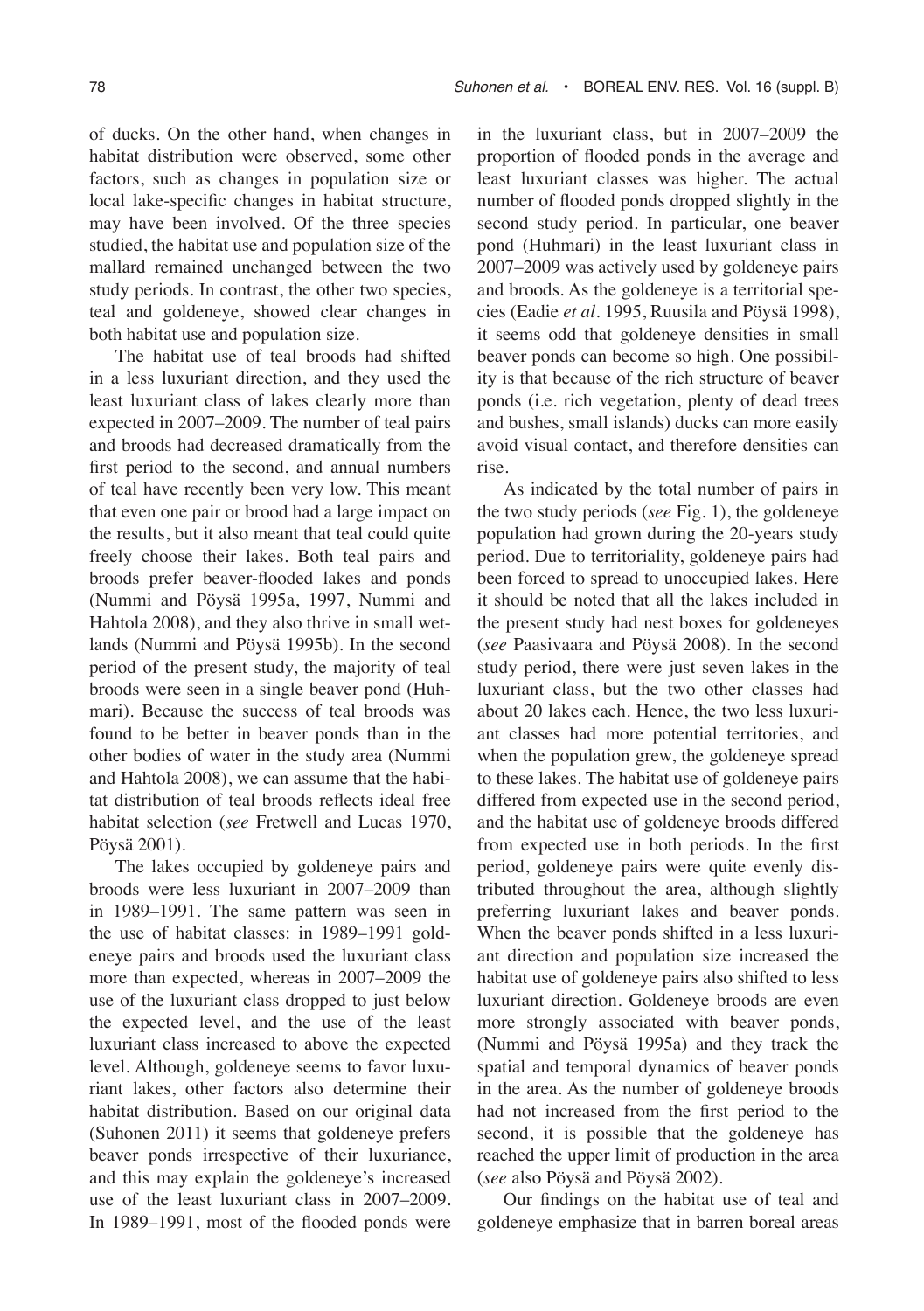like Evo even one really good pond can be of central importance to ducks. Beavers can make barren lakes suitable for ducks and so drive ducks' habitat use. In the Evo area this might become more important in the future because if forest lakes continue to lose their luxuriance, more and more lakes would become unsuitable for ducks.

*Acknowledgement*: This long-term project, with its huge amount of field work, has taken the time and effort of many people. We appreciate your work and thank you all. The grant from the Foundation for Research of Natural Resources in Finland to PN (1989–1991) was much appreciated. Special thanks to Jani Holopainen for image processing and reading the manuscript and for Matthew Billington for checking the language. Two anonymous referees are thanked for their useful comments on improving the manuscript.

# **References**

- Danell K. & Sjöberg K. 1978. Habitat selection by breeding ducks in boreal lakes in northern Sweden. *Viltrevy* 10: 161–190.
- Eadie J.M., Mallory M.L. & Lumsden H.L. 1995. Common goldeneye *Bucephala clangula*. In: Poole A. & Gill E. (eds.), *The birds of North America* no. 170, The Academy of Natl. Sci., Philadelphia, pp. 1–32.
- Elmberg J., Nummi P., Pöysä H. & Sjöberg K. 1993. Factors affecting species number and density of dabbling duck guilds in North Europe. *Ecography* 16: 251–260.
- Fretwell S.D. & Lucas H.J.Jr. 1970. On territorial behaviour and other factors influencing habitat distribution in birds. I. Theoretical developments. *Acta Biotheoretica* 19: 16–36.
- Gauch H.G.Jr. 1982. *Multivariate analysis in community ecology*. Cambridge University Press, Cambridge.
- von Haartman L. 1973. Changes in the breeding bird fauna of North Europe. In: Farner D.S. (ed.), *Breeding biology of birds*, National Acad. Sci., Washington D.C., pp. 448–481.
- Hilli M., Kuitunen M.T. & Suhonen J. 2007. The effect of land use change on the vascular plant species turnover in boreal lakes. *Biod. Conserv.* 16: 3951–3962.
- Kauppinen J. & Väisänen R.A. 1993. Ordination and classification of waterfowl communities in south boreal lakes. *Finnish Game Research* 48: 3–23.
- Koskimies P. & Väisänen R.A. (eds.) 1991. *Monitoring bird populations*. Zool. Mus., Finnish Mus. Nat. Hist., University of Helsinki.
- Meriläinen J.J., Hynynen J., Teppo A., Palomäki A., Granberg K. & Reinikainen P. 2000. Importance of diffuse nutrient loading and lake level changes to the eutrophication of an originally oligotrophic lake: a paleolimnological diatom and chironomid analysis. *J. Paleolimnol.* 24: 251–270.
- Nummi P. 1989. Simulated effects of the beaver on vegetation, invertebrates and ducks. *Ann. Zool. Fennici* 29: 47–55.
- Nummi P. 1992. The importance of beaver ponds to waterfowl broods: an experiment and natural tests. *Ann. Zool. Fennici* 29: 47–55.
- Nummi P. & Pöysä H. 1993. Habitat associations of ducks during different phases of the breeding season. *Ecography* 16: 319–328.
- Nummi P. & Pöysä H. 1995a. Habitat use by different-aged duck broods and juvenile ducks. *Wildl. Biol*. 1: 181–187.
- Nummi P. & Pöysä H. 1995b. Breeding success of ducks in relation to different habitat factors. *Ibis* 137: 145–150.
- Nummi P. & Pöysä H. 1997. Population and community level responses in *Anas*-species to patch disturbance caused by an ecosystem engineer, the beaver. *Ecography* 20: 580–584.
- Nummi P. & Hahtola A. 2008. The beaver as an ecosystem engineer facilitates teal breeding. *Ecography* 31: 519–524.
- Paasivaara A. & Pöysä H. 2008. Habitat-patch occupancy in the common goldeneye (*Bucephala clangula*) at different stages of the breeding cycle: implications to ecological processes in patchy environments. *Can. J. Zool.* 86: 744–755.
- Pehrsson O. 1984. Relationships of food to spatial and temporal breeding strategies of mallard in Sweden. *J. Wildl. Manage.* 40: 322–339.
- Pimental R.A. 1979. *Morphometrics. The multivariate analysis of biological data*. Kendall/Hunt Publishing Company, Dubuque, Iowa.
- Pirkola M.K. & Högmander J. 1974. Sorsapoikueiden iänmääritys [The age determination of duck broods in the field]. *Suomen Riista* 25: 50–55. [In Finnish with English summary].
- Pöysä H. 2001. Dynamics of habitat distribution in breeding mallards: assessing the applicability of current habitat selection models. *Oikos* 94: 365–373.
- Pöysä H. & Pöysä S. 2002. Nest-site limitation and density dependence of reproductive output in the common goldeneye *Bucephala clangula*: implications for the management of cavity-nesting birds. *J. Appl. Ecol.* 39: 502–510.
- Rask M., Järvinen M., Kuoppamäki K. & Pöysä H. 1996. Limnological responses to the collapse of the perch population in a small lake. *Ann. Zool. Fennici* 33: 517–524.
- Ruusila V. & Pöysä H. 1998. Shared and unshared parental investment in the precocial goldeneye (Aves: Anatidae). *Animal Behaviour* 55: 307–312.
- Suhonen S. 2011. *Sorsien habitaatin käyttö ja kannan koko suhteessa ympäristön pitkän ajan dynamiikkaan boreaalisilla järvillä*. M.Sc. thesis, Department of Biosciences, University of Helsinki.
- Virola T., Kaitala V., Lammi A., Siikamäki P. & Suhonen J. 2001. Geographical patterns of species turnover in aquatic plant communities. *Freshwater Biology* 46: 1471–1478.
- Virola T., Kaitala V., Kuitunen M., Lammi A., Siikamäki P., Suhonen J. & Virolainen K. 1999. Species immigration, extinction and turnover of vascular plants in boreal lakes. *Ecography* 22: 240–245.